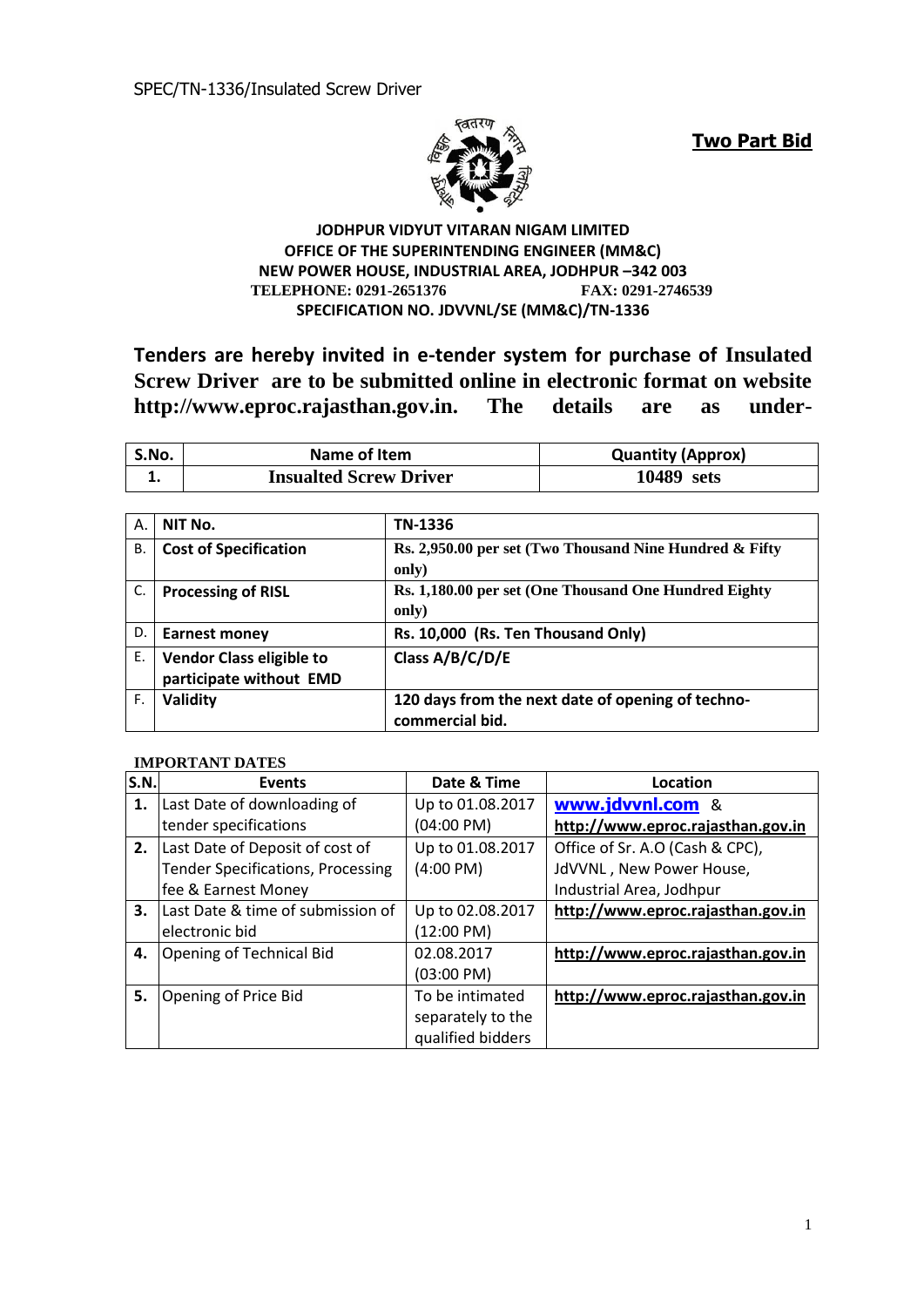# **INDEX**

|                |                                              | (For e-tendering)                  |
|----------------|----------------------------------------------|------------------------------------|
| Section-I      | Instructions to bidder                       |                                    |
| Section-II     | <b>General Conditions of Contact</b>         |                                    |
| Section-III    | Technical Specification for Insulated        |                                    |
|                | <b>Screw Driver</b>                          |                                    |
| Schedule-I     | Schedule of Requirement                      |                                    |
| Schedule-II    | Prices                                       |                                    |
| Schedule-III   | Details of Standards.                        |                                    |
| Schedule-III A | Pre Qualification Requirement (PQR)          |                                    |
| Schedule-IV    | <b>BOQ</b> (Price Schedule)                  | To be submitted online             |
| Schedule IV A  | Details of tendered quantity, quantity       | The bidder is required to justify  |
|                | offered along with justification with        | quantity offered as per qualifying |
|                | reference to qualifying Requirement)         | requirement.                       |
| Schedule V     | Departure from Guaranteed Technical          |                                    |
|                | Particulars.                                 |                                    |
| Schedule VI A  | Departure from the requirement of            |                                    |
|                | Technical Specification.                     |                                    |
| Schedule VI B  | Departure from commercial terms &            |                                    |
|                | conditions of specification                  |                                    |
| Schedule VII   | List of Past supplies.                       |                                    |
| Schedule VII A | C.A. Certificate for Quantity Justification. |                                    |
| Schedule VIII  | Delivery schedule.                           |                                    |
| Schedule IX    | List of equipment & technical hands          |                                    |
|                | available with the biding firm.              |                                    |
| Schedule X     | General Particulars about the tender in      |                                    |
|                | brief.                                       |                                    |

**Note:** The bidders, in their own interest are requested to read very carefully Section-I (Instruction to Bidders), Section-II (General Condition of Contract) & Section-III (Technical Specification) before filling the bid. The Bid documents can be downloaded from website of Jodhpur Discom [www.jdvvnl.com](http://www.jdvvnl.com/), www.sppp.rajasthan.gov.in & http:eproc.rajasthan.gov.in & can be uploaded on the website http:eproc.rajasthan.gov.in. No hard copy of the bidding documents will be provided to the bidders through this office. In case of any discrepancy found in the bidding documents downloaded from the website and appended with the bid (as a bid document) and the original copy of such document available in the office of Superintending Engineer (MM&C), Jodhpur Discom, Jodhpur then the copy available with Superintending Engineer (MM&C), Jodhpur Discom, Jodhpur will be considered as final document for all purposes. The proof of depositing the cost of Bid document, EMD or Vendor registration certificate (if applicable) and tender processing fee be furnished up to 4:00 PM of one day prior to the date of tender opening in the manner prescribed in bid document**.**

 $\overline{\phantom{a}}$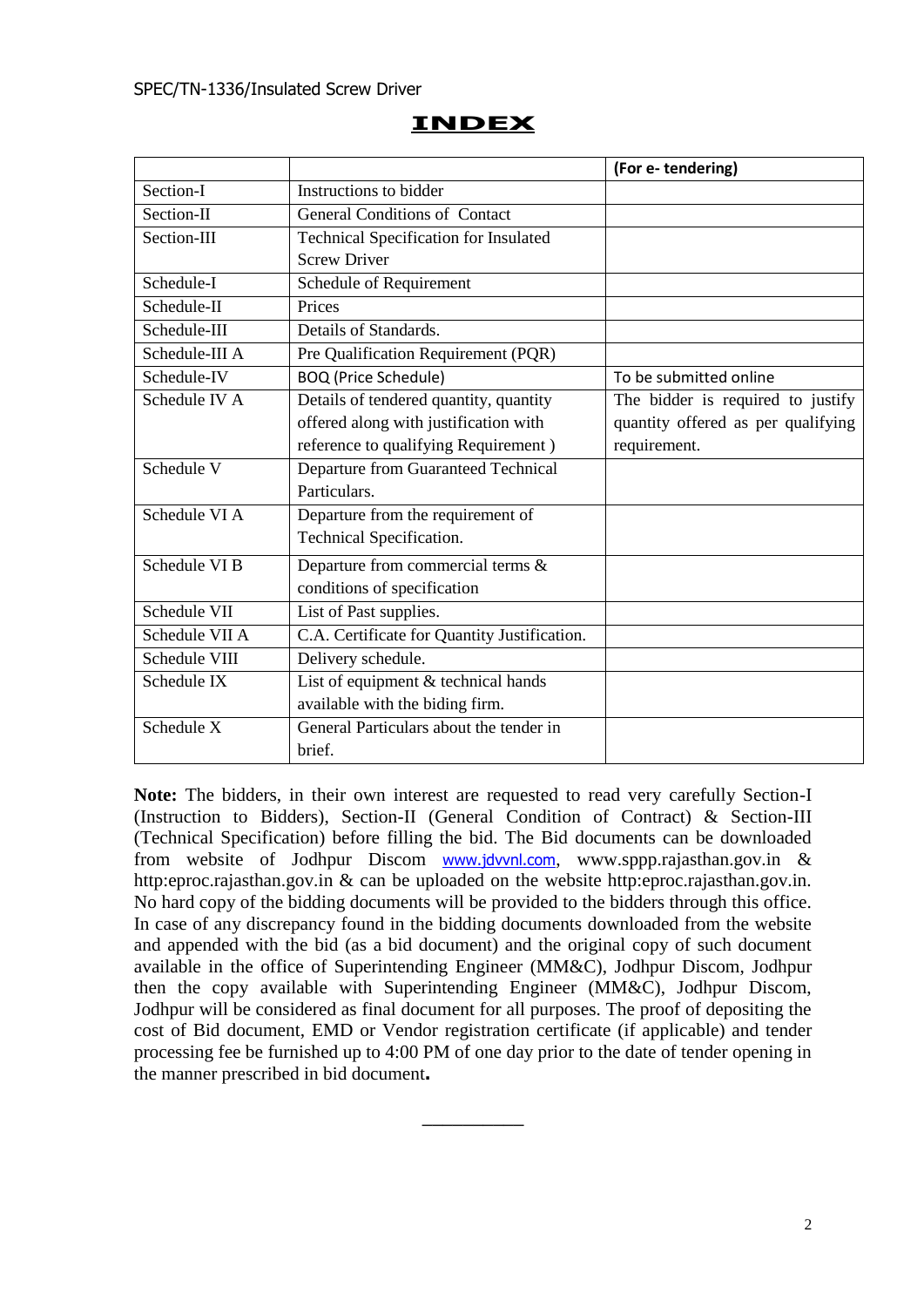# **TECHNICAL SPECIFICATION FOR SCREW DRIVERS AGAINST TN-1336**

# **3.01 SCOPE:**

This specification covers the design, manufacture, testing at manufacturer's works before dispatch, supply and delivery of Insulated Screw Driver of our Nigam's stores.

# **3.02 REQUIREMENT:**

| S.no. | <b>PARTICULARS</b>                        | <b>QUANTITY REQUIRED</b> |
|-------|-------------------------------------------|--------------------------|
|       | 1.   Insulated Screw Driver 5x200 mm (8") | 10489 Nos.               |

The quantity mentioned above is tentative and may be increased / decreased to any extent at the time of placement of order.

### **3.03 STANDARDS FOR MATERIAL:**

The material shall be manufactured and tested in accordance with the following specification: -

Insulated spindle blade Screw Driver (5x200) {Engineering pattern and Electrician's pattern} manufactured in accordance with IS: 844/1979 (with latest amendment). Its handle shall be manufactured from good quality of plastic or cellulose acetate and its insulation should withstand 2800 volts (RMS) A.C. and 4000 volt D.C. The metal portion of the Screw Driver shall be circular and shall also be covered with insulated sleeve.

### **3.04 SAMPLES:**

The tenderer shall furnish one sample of the offered item **free of cost** along with the bid failing which the offer is likely to be ignored.

# **3.05 PREFERENCE:**

The offers for standard make bearing ISI certification mark and directly from the manufacturers quoting shorter delivery period shall be preferred.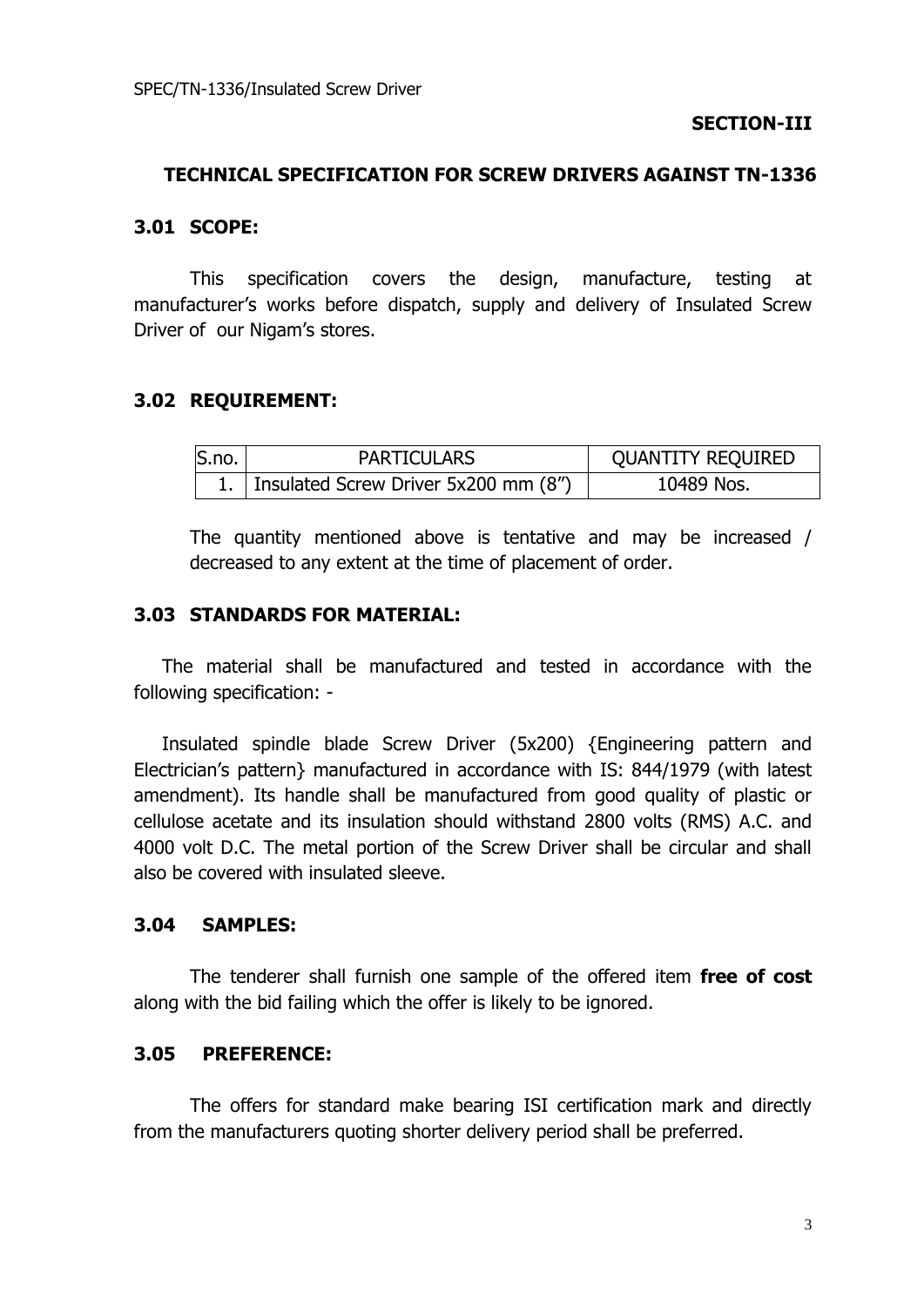SPEC/TN-1336/Insulated Screw Driver

# **3.06 ROUTINE AND ACCEPTANCE TESTS:**

The material shall be subjected to all routine and acceptance test specified in the latest edition of ISS, before dispatch such tests shall be witnessed by the inspecting officer of the Nigam.

# **3.07 PACKING:**

Each item should be suitably and properly packed as per manufacturer's standard practice. The packing should able to withstand rough handling during transit of material at various destinations.

# **3.08 AUTHORIZATION CERTIFICATE:**

Authorization letter from the manufacturers confirming that you are the authorized dealer/ distributor in the region and you are authorized to quote on their behalf shall be enclosed along with tender offer. In case of offering an imported brand a letter from the manufacturer confirming that you are their authorized representative in the country and authorized to quote on their behalf shall be enclosed along with tender offer.

# **3.09 DELIVERY SCHEDULE:**

The bidder is required to quote monthly delivery. The delivery of quoted quantity should be completed in 2 months period including commencement period of 30 days. In case ordered quantity is different than quoted quantity then monthly delivery shall be adjusted proportionately. Tenders in which monthly delivery schedule is not indicated shall be ignored.

# **3.10 SCHEDULES:**

- 1. Any deviation from technical and commercial specification shall be brought out separately on deviation sheets (Schedule-VI-A & B). Deviations indicated at other place of tender shall not be entertained.
- 2. All the schedules as per tender specification shall be returned duly filled and completed.
- **3.11** As GST act has been effected from 01.07.2017, therefore, BOQ has been prepared accordingly with applicability of GST. Further, old tax structure wherever appearing in ITB/GCC/Specification may be replaced by GST as per notification.

**------------------------**

Further, GST registration number of Jodhpur Discom is 08AAACJ8578R1ZJ.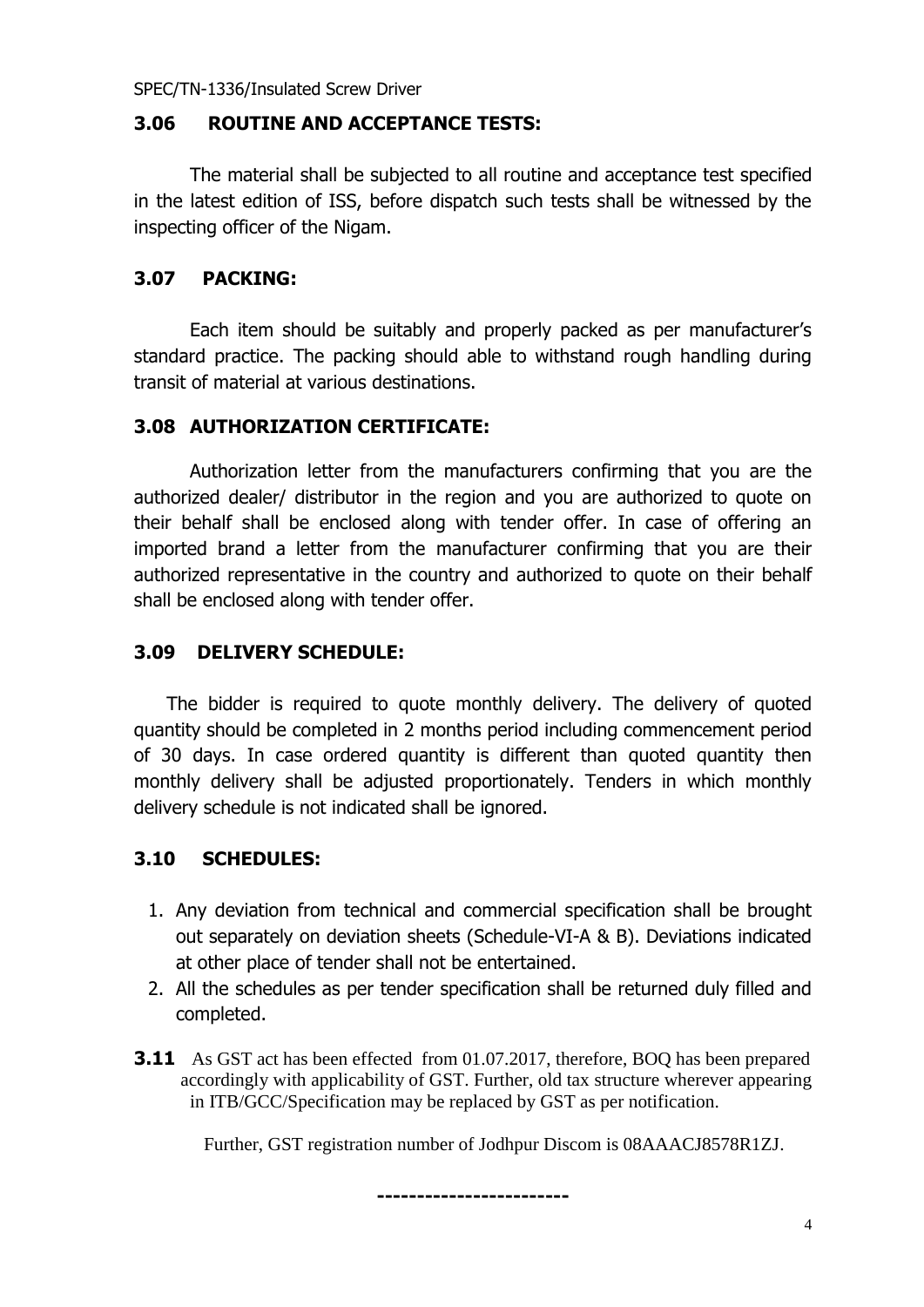#### **GUARANTEED TECHNICAL PARTICULARS FOR SUPPLY OF INSULATED SCREW DRIVER AGAINST TN-1336 :**

| S.<br>No.      | <b>PARTICULARS</b>                         | TO BE FILLED BY THE BIDDER |
|----------------|--------------------------------------------|----------------------------|
| $\mathbf{1}$   | Name and work address of the manufacturer. |                            |
| 2.             | GST Registration No.                       |                            |
| $\mathfrak{Z}$ | Applicable Standard                        |                            |
| $\overline{4}$ | Make                                       |                            |
| 5              | Type                                       |                            |
| 6              | <b>Size</b>                                |                            |
| $\overline{7}$ | <b>Insulation withstand Level</b>          |                            |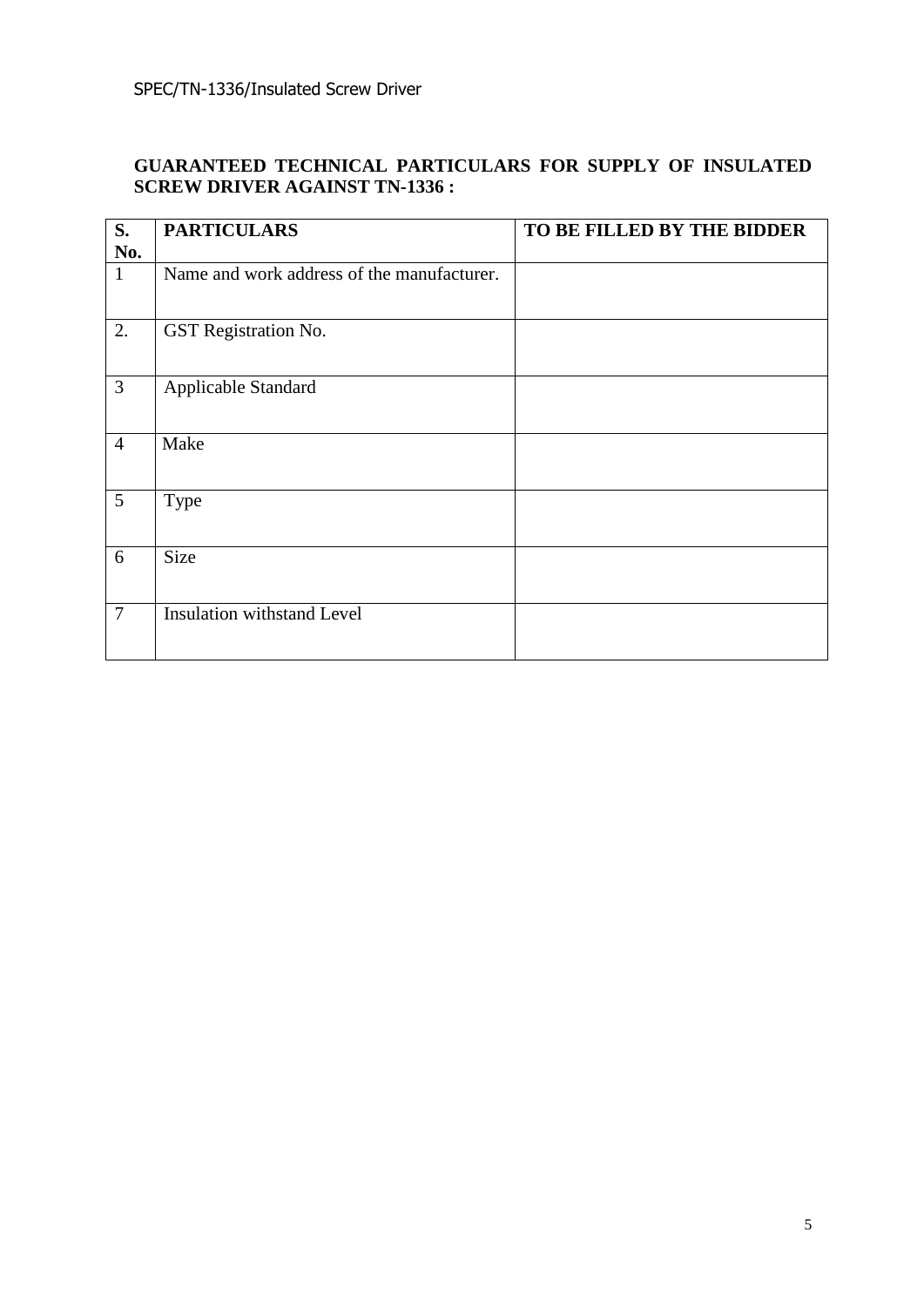**SCHEDULE – I**

# **SCHEDULE OF REQUIREMENT**

| Name of the Item                     | <b>Approx. Quantity</b><br>(Nos.) |
|--------------------------------------|-----------------------------------|
| Insulated Screw Driver 5x200 mm (8") | 10489 Nos.                        |

**NOTE:-The quantities as mentioned in the schedule of requirements are tentative and may increase/decrease as per the requirement of the Nigam.**

**-----------------------------**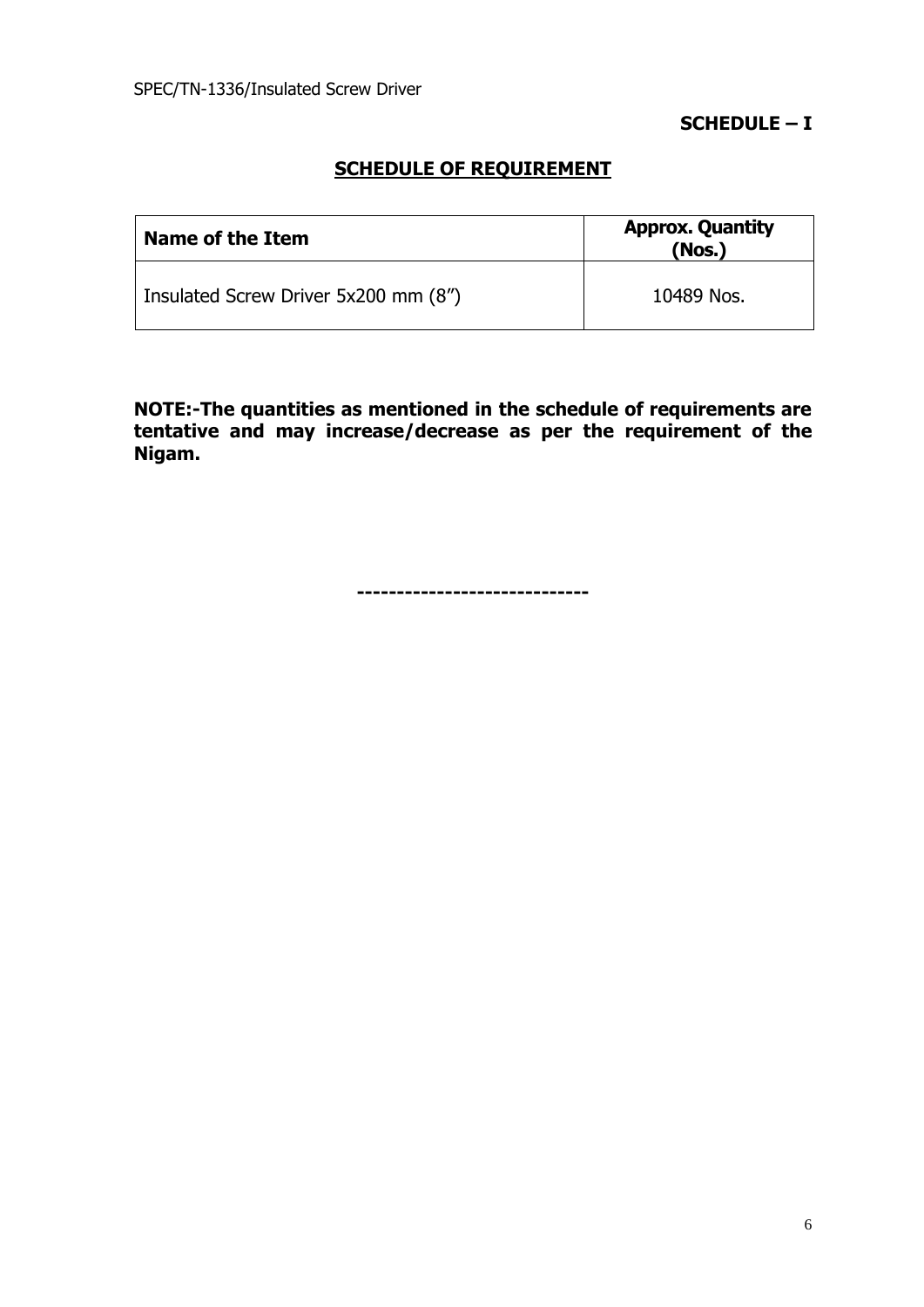**SCHEDULE- II**

# **PURCHASE OF ITEM –INSULATED SCREW DRIVERS 5X200 MM (8") AGAINST TN-1336**

# **PRICE ARE `FIRM''**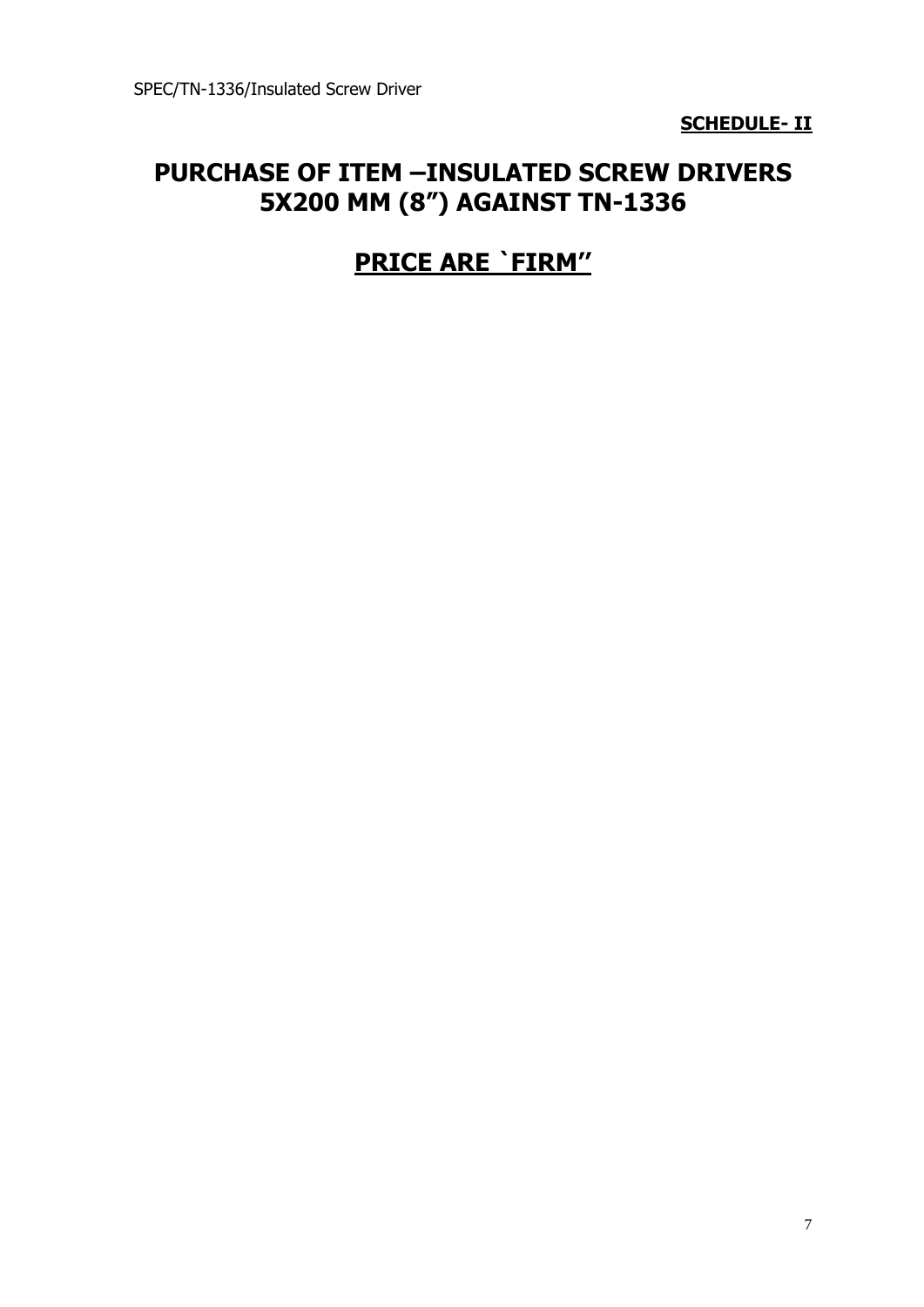# **SCHEDULE – III**



# **JODHPUR VIDYUT VITRAN NIGAM LIMITED A Govt. of Rajasthan Undertaking**

# **Prescribed technical specification for supply of**

(Name of Material/Equipment/Machinery/T&P etc.)

| S.No. Technical specification | Name of IS/other         | Other particulars |
|-------------------------------|--------------------------|-------------------|
| to which material/equipment/  | standard specification   | if any.           |
| Machinery/T&P shall confirm   | to which material should |                   |
|                               | confirm                  |                   |

Certified that we agree to all the aforesaid technical specification except at S.No……. for which our technical specification shall be as under:-

| S.No. Technical specification | Name of IS/other         | Other particulars |
|-------------------------------|--------------------------|-------------------|
| to which material/equipment/  | standard specification   | if any.           |
| Machinery/T&P shall confirm   | to which material should |                   |
|                               | confirm                  |                   |

**(Signature)** Name & Designation with seal of the bidder.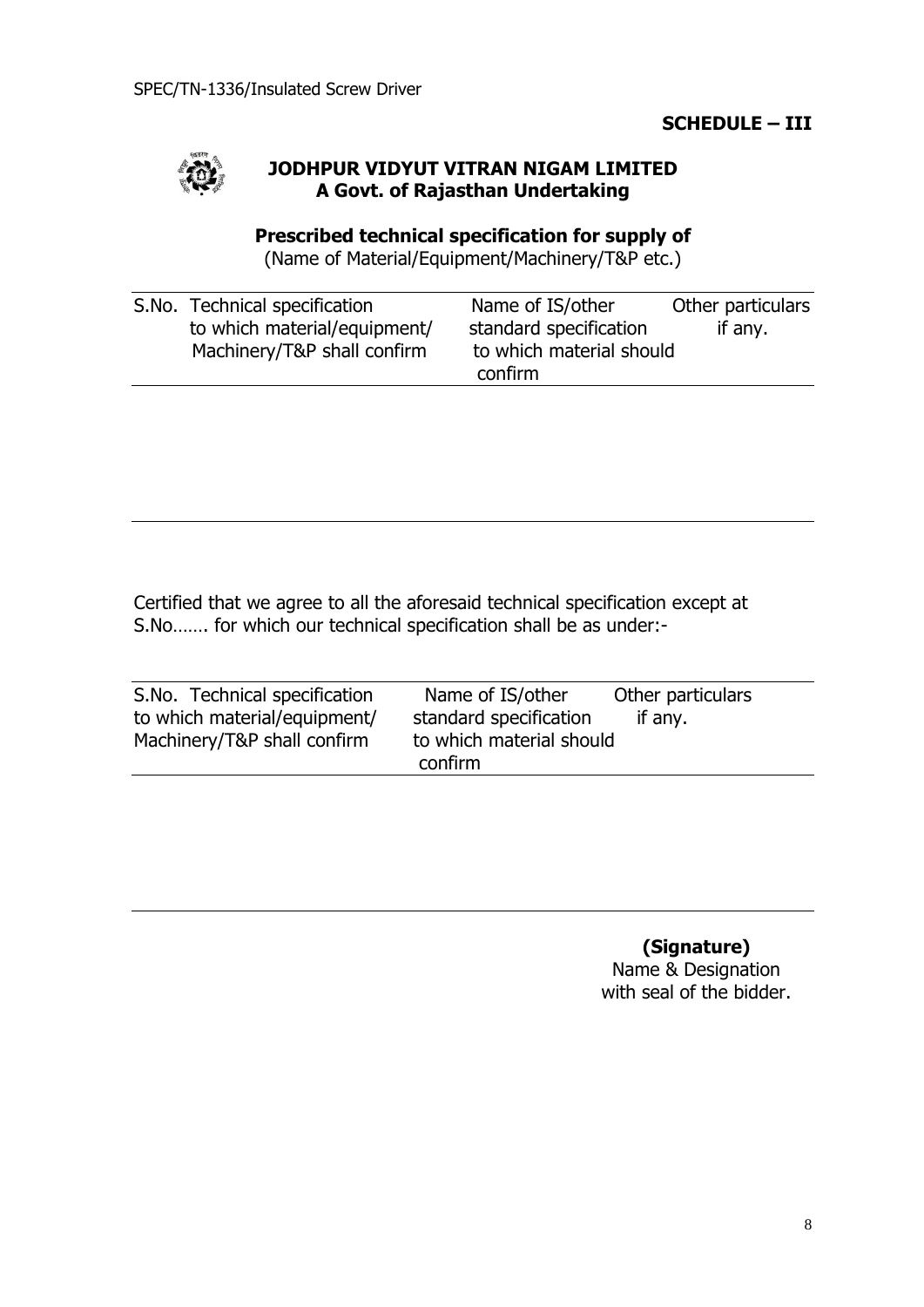

**SCHEDULE-III-A**

# **QUALIFICATION REQUIREMENT**

# **ITEM:- SCREW DRIVER**

# **TN-1336**

The bidder should fulfill following qualifying requirements for successful participation in the tender along with relevant documentary evidence supporting each qualifying requirement without which the offer shall be considered nonresponsive & rejected.

- 1.0 The bidder should be a Manufacturer of offered items. The offers from sole selling agent/ authorized dealers shall be entertained subject to furnishing of authorization letter from original manufacturer.
- 2.0 The bidder is required to quote for minimum 10% tendered quantity of tendered item, failing which their offer may be considered Non-Responsive.
- 3.0 The bidder who has been black listed in any of the state Discom or with whom business relations have been severed in Jodhpur Discom shall not be considered.

# **GENERAL CONDITIONS : - (ALL CONDITIONS BE DULY SIGNED & SEALED)**

- I) The bidder shall clearly indicate the deviations such as `Technical Deviation & Commercial Deviations' in the prescribed proforma only. The deviations indicated elsewhere in the bid shall not be accepted.
- II) The bidder must clearly fill up each and every particular of guaranteed technical particulars annexed with Technical Specifications otherwise he will be responsible for Technical Non-responsiveness.
- III) All documents required in the prescribed format are to be furnished along with the bid itself failing which the bid will be summarily rejected

-----------------------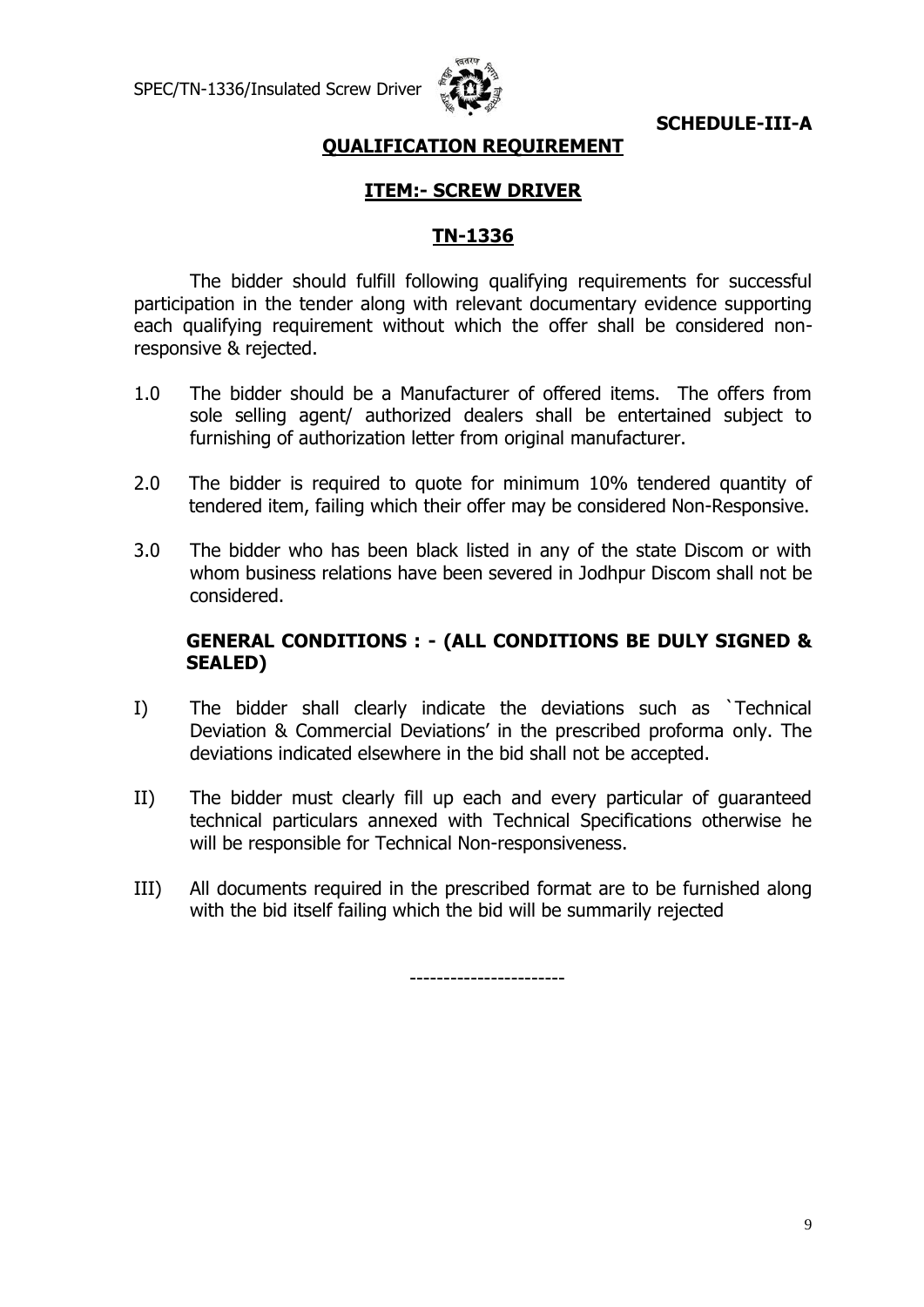# **Schedule-IV `A'**

# **Must be filled-in by the tenderer and attach with technical bid (Part-I)**

To,

The Superintending Engineer (MM&C), Jodhpur Vidyut Vitran Nigam Limited, Jodhpur.

Dear Sir,

With reference to your invitation to tender against specification No. **JDVVNL/SE/MM&C/TN-1336**, we agree to supply the following quantity:-

| S.<br><b>No</b> | <b>Particulars of item</b>                     | <b>Tendered</b><br>Quantity<br>(In Nos.) | Qty. Offered<br>(In Nos.) | <b>Justification</b><br>of quantity<br>offered as per<br>Qualifying<br>Requirement. | <b>Status of</b><br><b>Type Test</b><br><b>Certificates.</b> |
|-----------------|------------------------------------------------|------------------------------------------|---------------------------|-------------------------------------------------------------------------------------|--------------------------------------------------------------|
|                 |                                                |                                          |                           |                                                                                     |                                                              |
| <b>.</b>        | <b>Insulated screw driver</b><br>5x200 mm (8") | 10489                                    |                           |                                                                                     |                                                              |

- 1. The offer is valid for a period of 120 days after the date of opening of this tender.
- 2. The prices are FIRM in all respect.
- 3. It is noted that the quantities as mentioned in the specification are approximate and we agree to supply any quantity as per your requirement.
- 4. The delivery shall strictly be in accordance with our delivery clause as given in Schedule-VIII of this specification. In case we fail to deliver the material as indicated in the clause No. 1.23, we are liable to pay recovery for delay in delivery as per clause No. 1.24 of this Schedule-II of this specification. The material shall conform to your specification No. **JdVVNL/SE/MM/TN-1336** and as per relevant ISS in all respect.
- 5. We confirm that we agree to all the terms & conditions as well as the technical stipulations of your specification No. **JdVVNL/SE/MM/TN-1336** and there are no deviations other than as specified in the Schedule VI (A&B).

Yours faithfully,

 Signature of tenderer with stamp Dated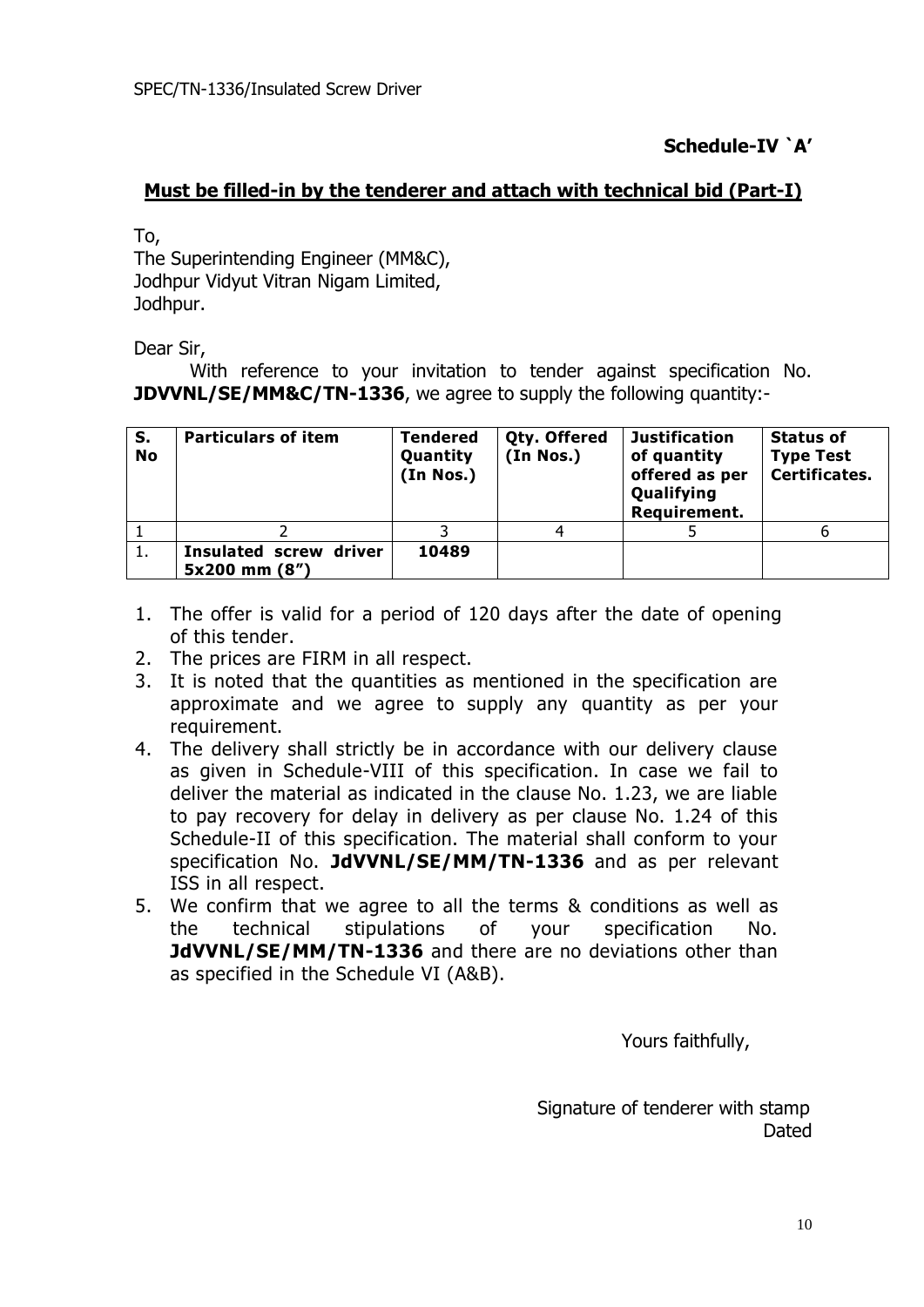**Schedule – V**



# **JODHPUR VIDYUT VITRAN NIGAM LIMITED A Govt. of Rajasthan Undertaking**

Statement of guaranteed technical particulars and other performance data for supply of ……………………………………….. (Name of material) against specification no..………………………..

S.No. Particulars of technical & other performance data guaranteed.

Certified that we agree to all the aforesaid technical particulars and other performance data except following:-

| S.No. | Particulars of technical & other | Reasons for           |
|-------|----------------------------------|-----------------------|
|       | Performance data                 | deviations/departure. |

**(Signature)**

 Name & Designation with seal of the bidder.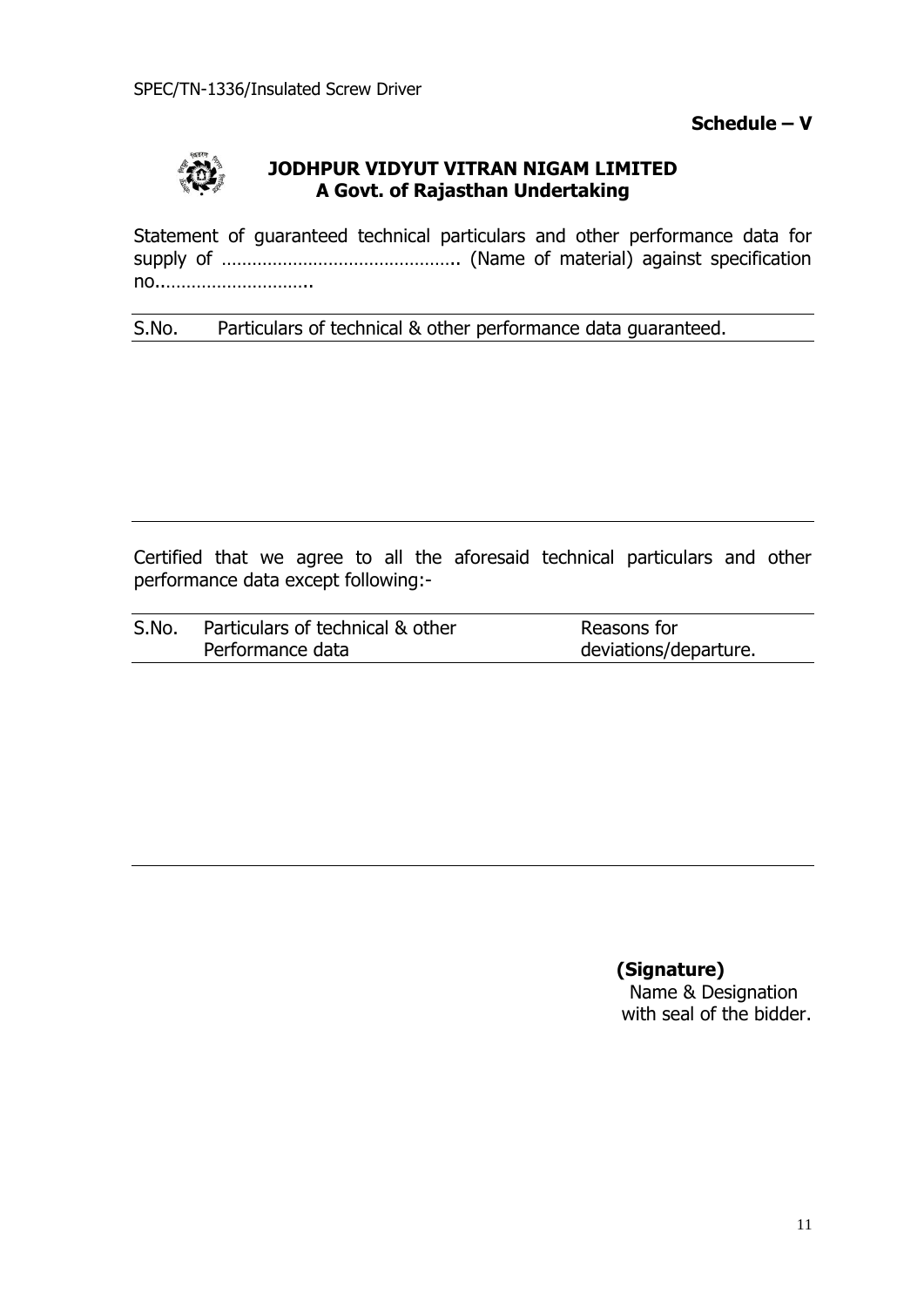

# **JODHPUR VIDYUT VITRAN NIGAM LIMITED A Govt. of Rajasthan Undertaking**

# **DEPARTURE/DEVIATION FROM TECHNICAL SPECIFICATION**

The bidder shall state under this schedule the departure from the Purchaser's specification in respect of technical is as under:-

S.No. Main Deviations from Technical Specification.

Certified that we agree to all the technical specification of the NIT except for the deviation to the extent indicated above.

> **(Signature)** Name & Designation with seal of the bidder.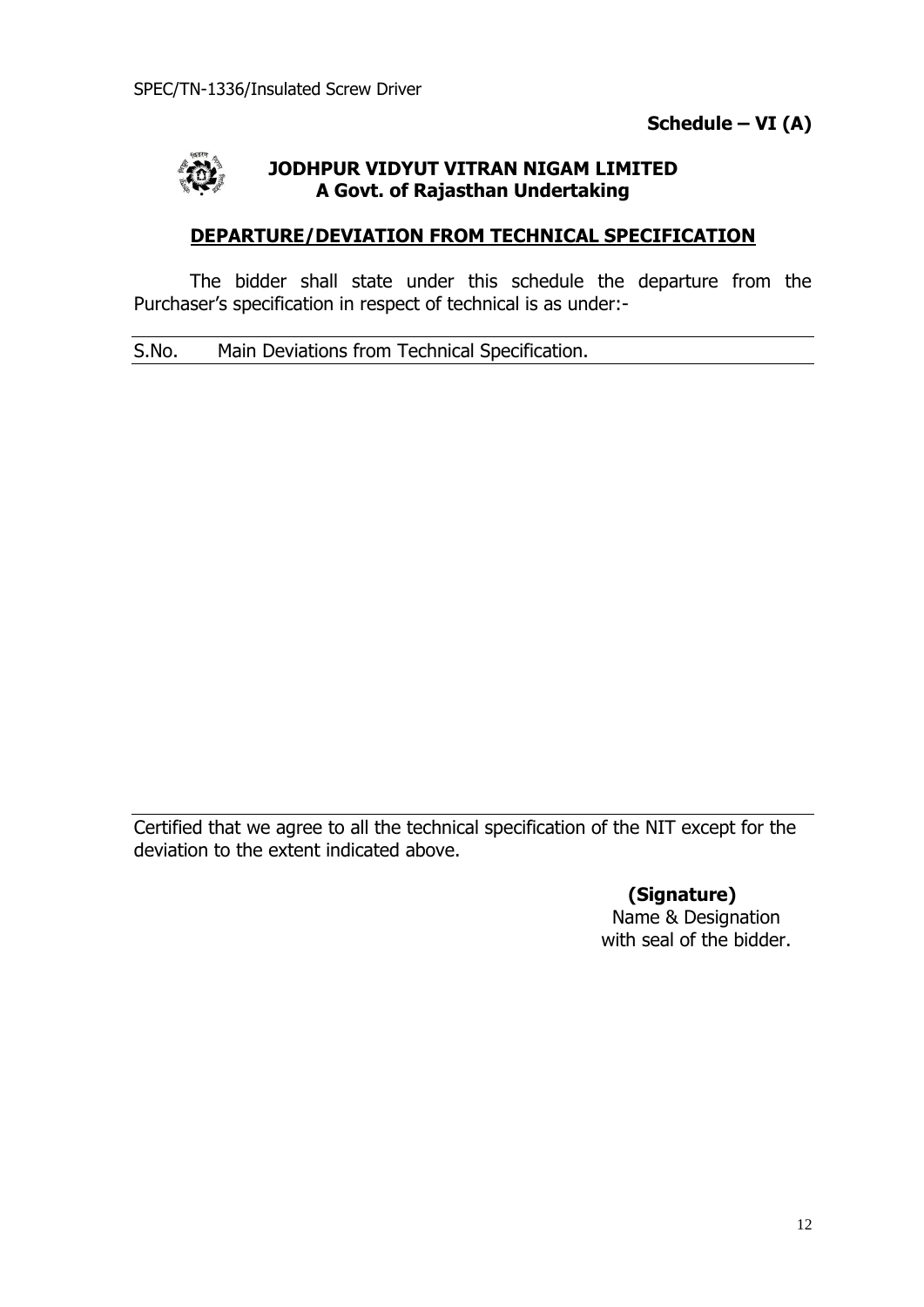

# **JODHPUR VIDYUT VITRAN NIGAM LIMITED A Govt. of Rajasthan Undertaking**

# **DEPARTURE FROM COMMERCIAL TERMS & CONDITIONS OF THE SPECIFICATION**

The bidder shall state under this schedule the departure from the Purchaser's specification in respect of Commercial terms & conditions:-

S.No. Main Deviations from Specification.

Certified that we agree to all the commercial terms & conditions as laid down in General Conditions of Contract to the specification except for the deviation to the extent indicated above.

# **(Signature)**

Name & Designation with seal of the bidder.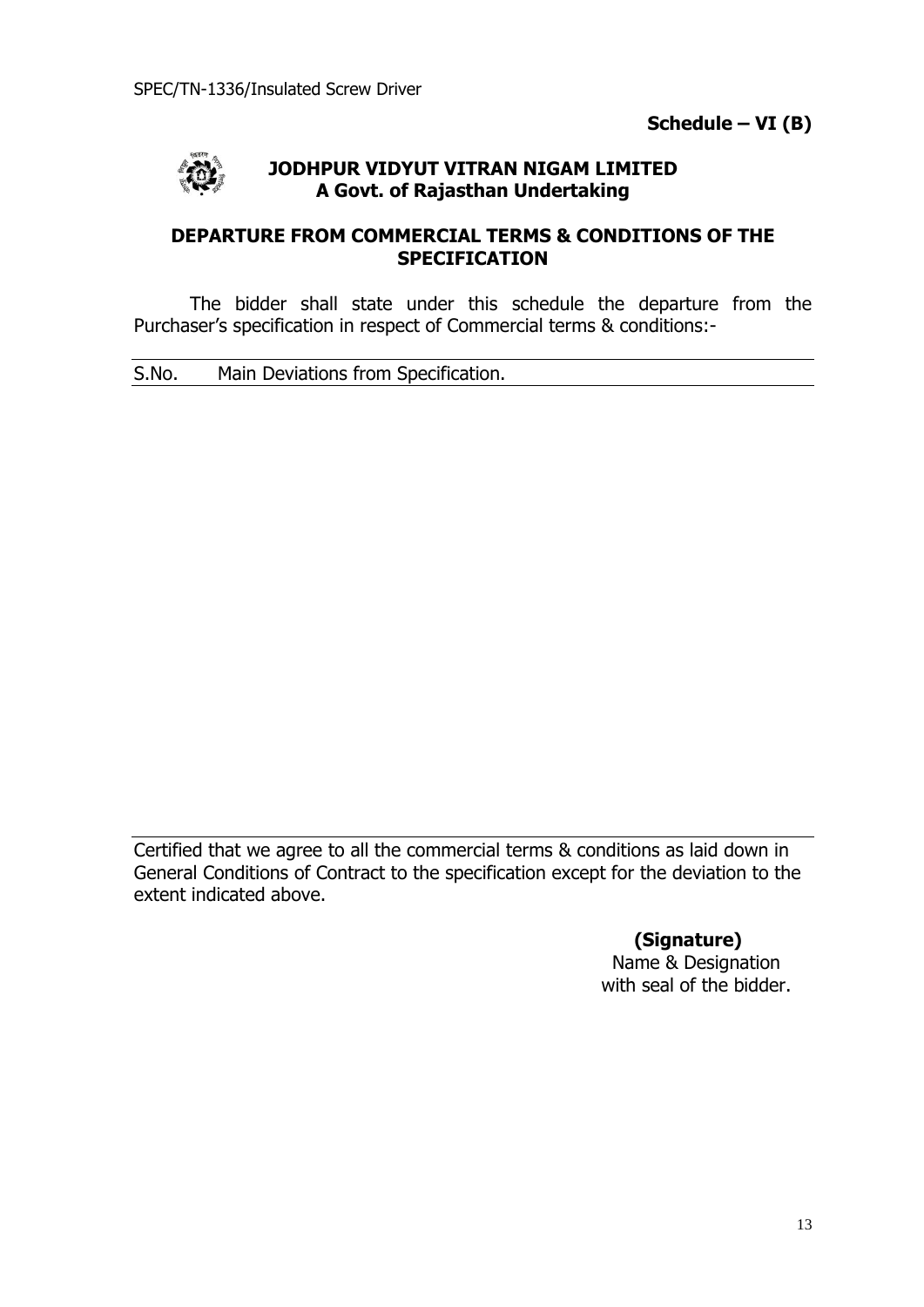**Schedule – VII**



# **JODHPUR VIDYUT VITRAN NIGAM LIMITED A Govt. of Rajasthan Undertaking LIST OF PAST SUPPLIES**

The bidder shall state under this schedule whether material and equipments, similar to those offered in the tender have been previously supplied by him. A list shall be given of such orders executed by him together with information regarding the names of purchasing organizations, quantities supplied and when the supplies were effected. This list should be in form given below:-

| S.No. Detailed particulars Qty in<br>items supplied | Nos. | & Date | Order No. Name & details Date of of<br>of purchasing<br>authority | Completion |
|-----------------------------------------------------|------|--------|-------------------------------------------------------------------|------------|
|                                                     |      |        |                                                                   | h          |

| If executed partially<br>to be mentioned<br>(Qty. in Nos.) | whether still<br>to be executed | <b>Delivery</b><br>stipulated in<br>order | Remarks |
|------------------------------------------------------------|---------------------------------|-------------------------------------------|---------|
|                                                            |                                 |                                           | 10      |

**Note:** Separate schedules are to be furnished by the bidder for past supply to the JdVVNL, Jodhpur other State Electricity Boards and other Departments /Organisations.

**(Signature)**

Name & Designation with seal of the bidder.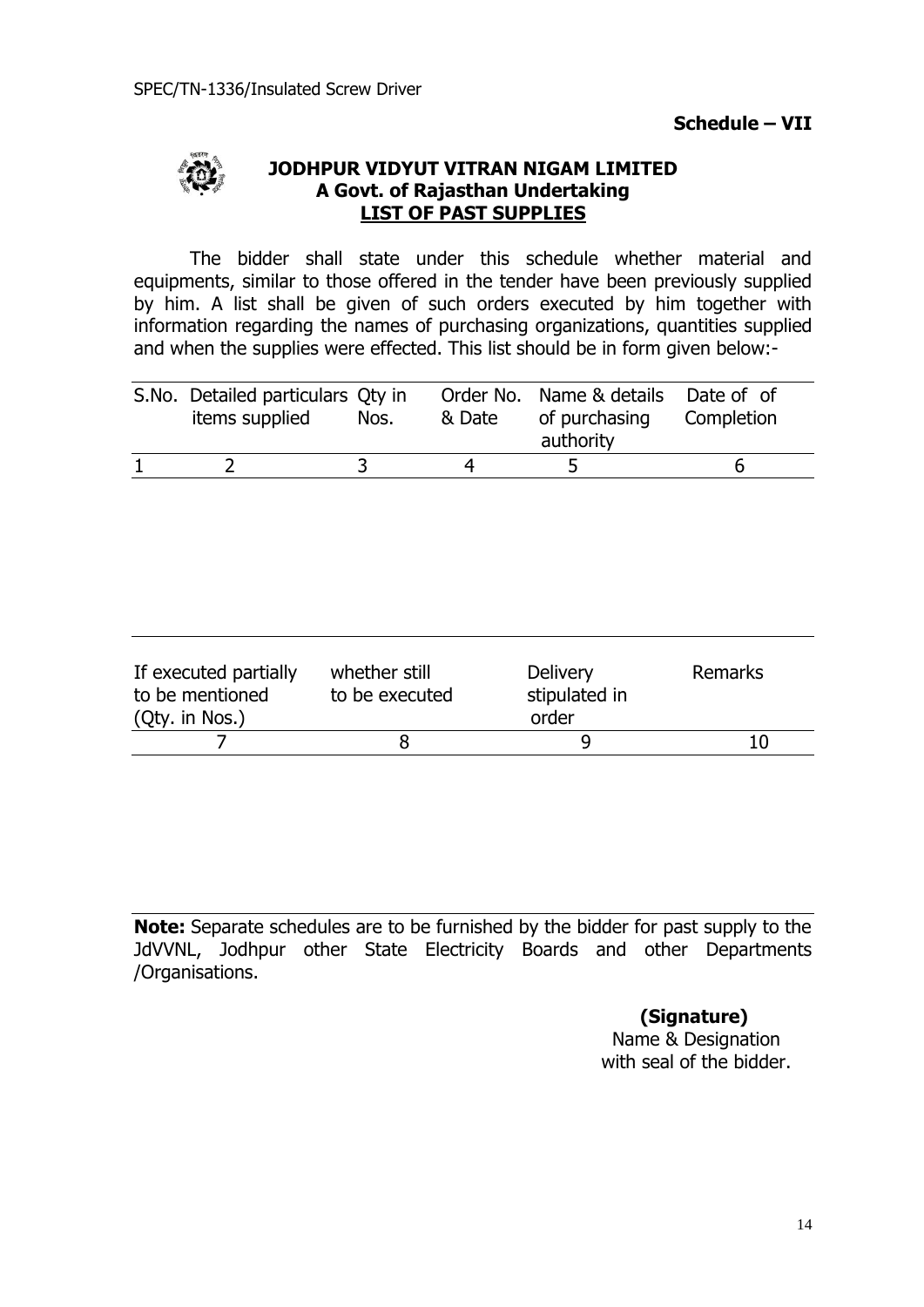# **PROFORMA FOR C.A. CERTIFICATE FOR QUANTITY VERIFICATION TN No.1336**

# **TO WHOM SO EVER IT MAY CONCERN**

This is to certify that M/s.

(complete with address) have manufactured and supplied the goods / equipments / material during the following financial year(s) to the Electrical utilities / Government Department / Discoms / Organization as detailed out below :

| S.<br><b>No</b><br>cial | <b>Finan</b><br>Year                         | <b>Detaile</b><br>&<br>d<br>particu | <b>Name</b><br>partic                                        | <b>Order</b><br>No.<br>&<br>date<br>against<br>which<br>item(s)<br>supplie<br>d. | Uni<br>t | <b>Ordered</b> |                       | <b>Actual</b><br>supplied<br>upto |                       | Remar<br>ks |
|-------------------------|----------------------------------------------|-------------------------------------|--------------------------------------------------------------|----------------------------------------------------------------------------------|----------|----------------|-----------------------|-----------------------------------|-----------------------|-------------|
|                         | in.<br>which<br>mater<br>ial<br>suppli<br>ed | lars of<br>item(s<br>suppli<br>ed   | ulars<br>of<br><b>Purch</b><br>asing<br><b>Autho</b><br>rity |                                                                                  |          | Qty.           | <b>Value</b><br>(Rs.) | Qty.                              | <b>Value</b><br>(Rs.) |             |
| 1.                      | 2.                                           | 3.                                  | 4.                                                           | 5.                                                                               | 6.       | 7.             | 8.                    | 9.                                | 10.                   | 11.         |
|                         |                                              |                                     |                                                              |                                                                                  |          |                |                       |                                   |                       |             |
|                         |                                              |                                     |                                                              |                                                                                  |          |                |                       |                                   |                       |             |
|                         |                                              |                                     |                                                              |                                                                                  |          |                |                       |                                   |                       |             |
|                         |                                              |                                     |                                                              |                                                                                  |          |                |                       |                                   |                       |             |
|                         |                                              |                                     |                                                              |                                                                                  |          |                |                       |                                   |                       |             |
|                         |                                              |                                     |                                                              |                                                                                  |          |                |                       |                                   |                       |             |

Signature **Signature 3** Seal of C.A Name & Designation Name : With Seal of the Tenderer **Address** : Date **Date Date Numbership No. Membership No. Membership No.** Place

The above particulars are true and correct based on explanations, records and books of accounts produced before us. Further the above certificate has been issued on the request of the company.

CA Firm(\_\_\_\_\_\_\_\_\_\_\_\_\_\_\_\_\_\_)

**Note: The CA certificate must be signed by the bidder and C.A. firm on the letter head of C.A. The details i.e. address of C.A. & membership No. shall clearly be mentioned on CA certificate. In case CA certificate is not signed by the bidder/ furnished without membership no. & address of C.A. then same may not be considered for which responsibility rests with the bidder.**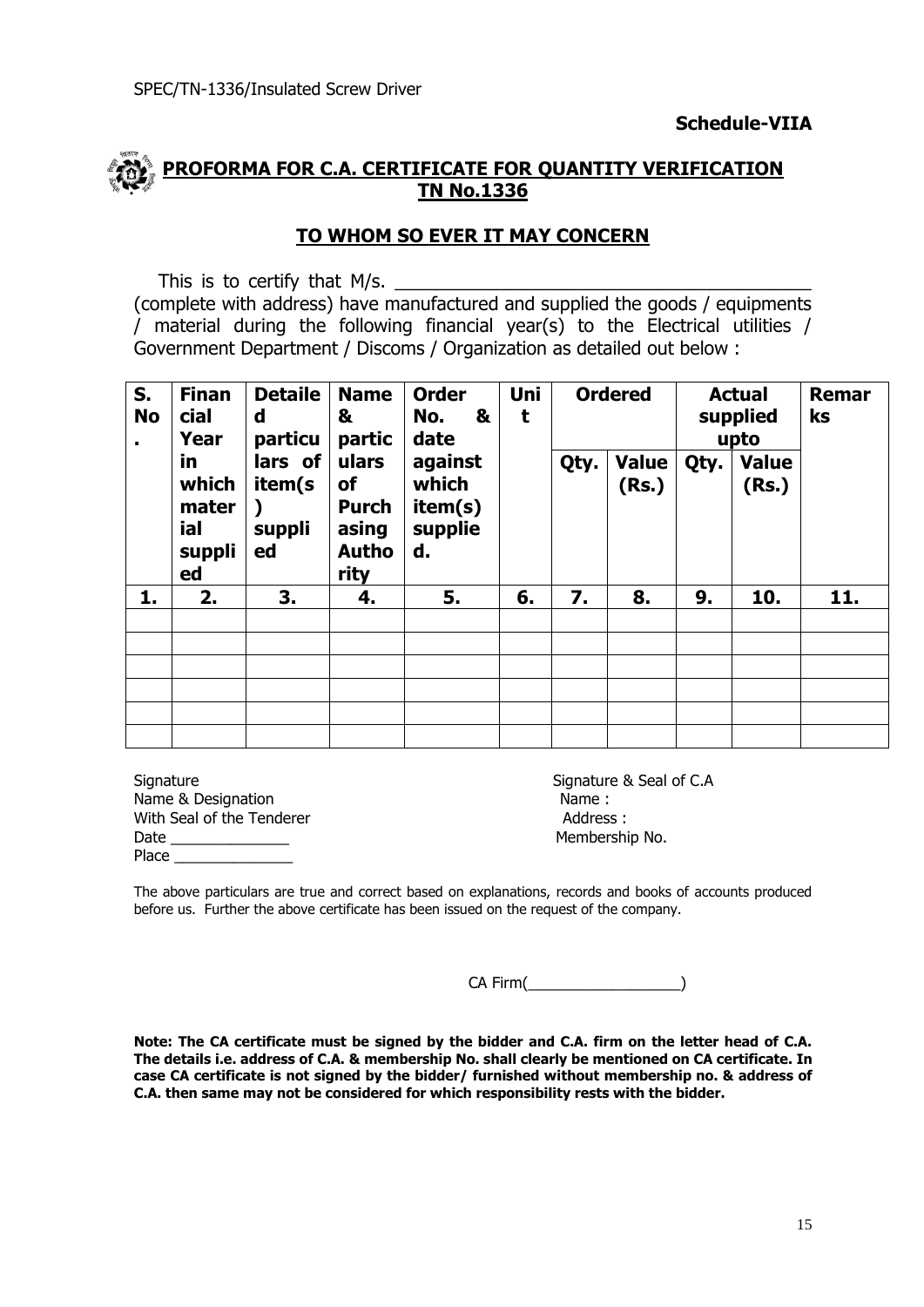**Schedule – VIII**



# **JODHPUR VIDYUT VITRAN NIGAM LIMITED A Govt. of Rajasthan Undertaking**

# DELIVERY SCHEDULE PART-A

The delivery schedule of the material by the Purchase Officer is as mentioned hereunder:-

| Sr.<br>No. | <b>Particulars</b><br>of l<br><b>Material</b> | <b>Commenceme</b><br>nt period | Rate<br><b>of</b><br>supply<br>per<br>month | <b>Period</b><br>for<br><b>of</b><br>completion<br>delivery<br>entire<br>of<br>material |  |
|------------|-----------------------------------------------|--------------------------------|---------------------------------------------|-----------------------------------------------------------------------------------------|--|
|            | <b>Insulated</b>                              | After 30 Days                  | Nos.                                        | Complete<br>οf<br>supply                                                                |  |
|            | <b>Screw Driver</b>                           | from the date of               | (to<br>month<br>per                         | each item within<br>Two                                                                 |  |
|            | 5x200 mm (8")                                 | receipt of                     | quoted<br>bv<br>be                          | months<br>including                                                                     |  |
|            |                                               | detailed                       | tenderer)                                   | commencement period.                                                                    |  |
|            |                                               | Purchase Order.                |                                             |                                                                                         |  |

# PART-B

In case bidder deviates from the delivery schedule mentioned by the purchaser in Part-A then the delivery schedule shall be indicated/mentioned by the bidder as under:-

| S.No. Particulars | of Material | period per Month. per Month | Commencement Rate of supply Period for completion<br>of delivery of entire<br>material |
|-------------------|-------------|-----------------------------|----------------------------------------------------------------------------------------|
|                   |             |                             |                                                                                        |

**Note:** 1. During the commencement period the process of model assembly and submission of B.O.M. for approval shall be got completed.

2. During the commencement period the contractual formalities shall be got completed.

# **(Signature)**

 Name & Designation with seal of the bidder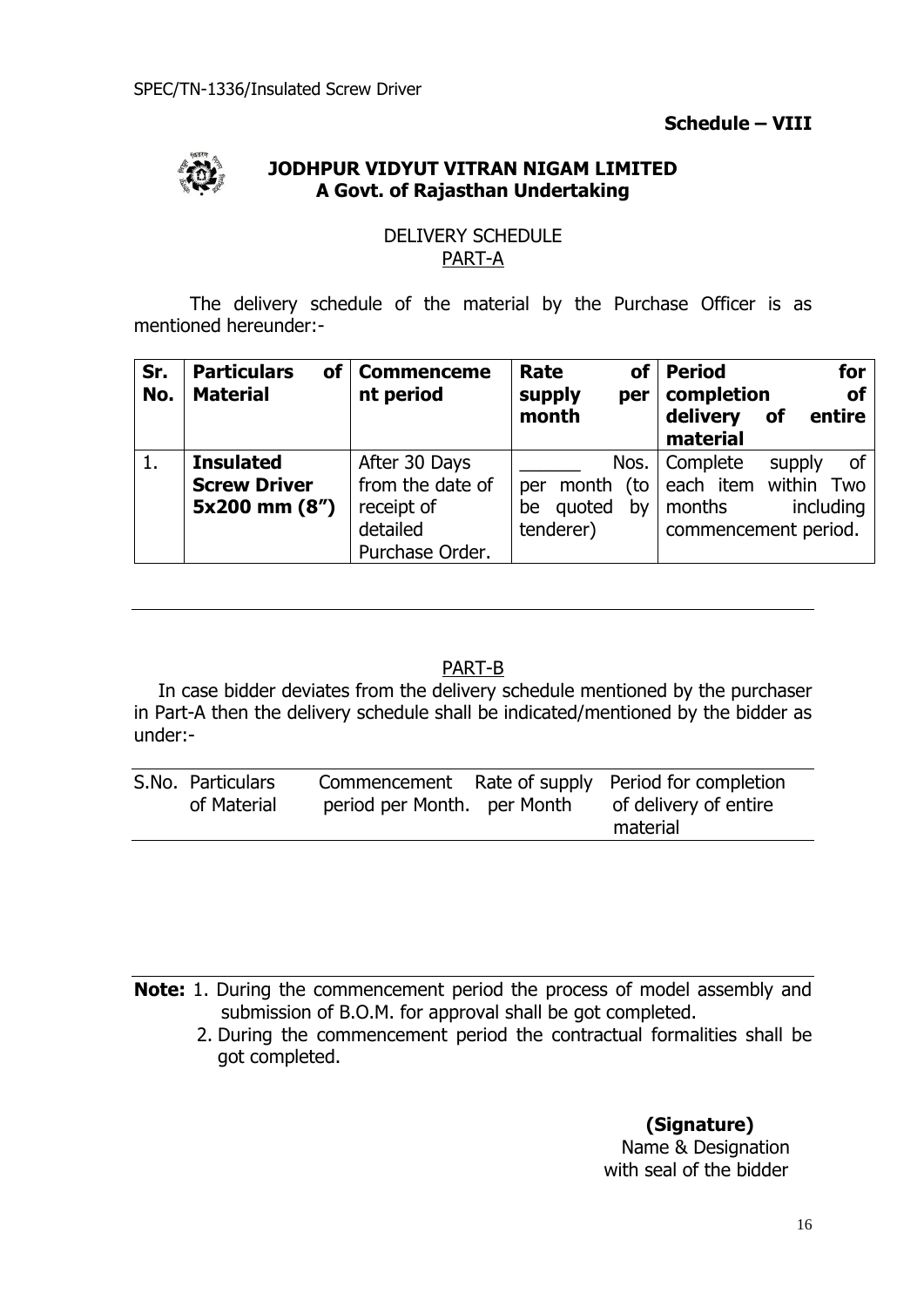

# **JODHPUR VIDYUT VITRAN NIGAM LIMITED A Govt. of Rajasthan Undertaking**

List of Equipments and Technical Hands Available with the Firm (To be filled in by the bidders & enclosed with the bid)

Manufacturers and / or their authorized agents who are quoting against this bid are requested to furnish the following information along-with the bid. The Purchaser will have the discretion to ignore the bid without the under noted particulars and/or ignore the bid particulars.

- 1. Name and Address of Manufacturer.
- 2. Place where works exist.
- 3. Details of machinery particularly with B.H.P. of each item installed.
- 4. Details of staff employed in the works.
- 5. Date when started the manufacturing of item under reference.
- 6. List of items manufactured.
- 7. Literature and drawings of items manufactured showing their description, size, design and other important technical particulars.
- 8. Details of order so far, executed along with the names of organization to whom supplied.
- 9. Manufacturing capacity.
- 10.Is the workshop open for inspection by the representative of the board, if required?
- 11.Statement of financial resources and Banking Reference along with Balance-Sheet for previous two years.
- 12.Testing facilities available for the manufactured articles in the testing laboratory of works.
- 13.Whether the Firm is a small/medium/large scale industry.
- 14.Registration No. with :
	- i. Small Scale, National/State.
	- ii. DGTD
	- iii. State Industries Department.

# **(Signature)**

Name & Designation with seal of the bidder.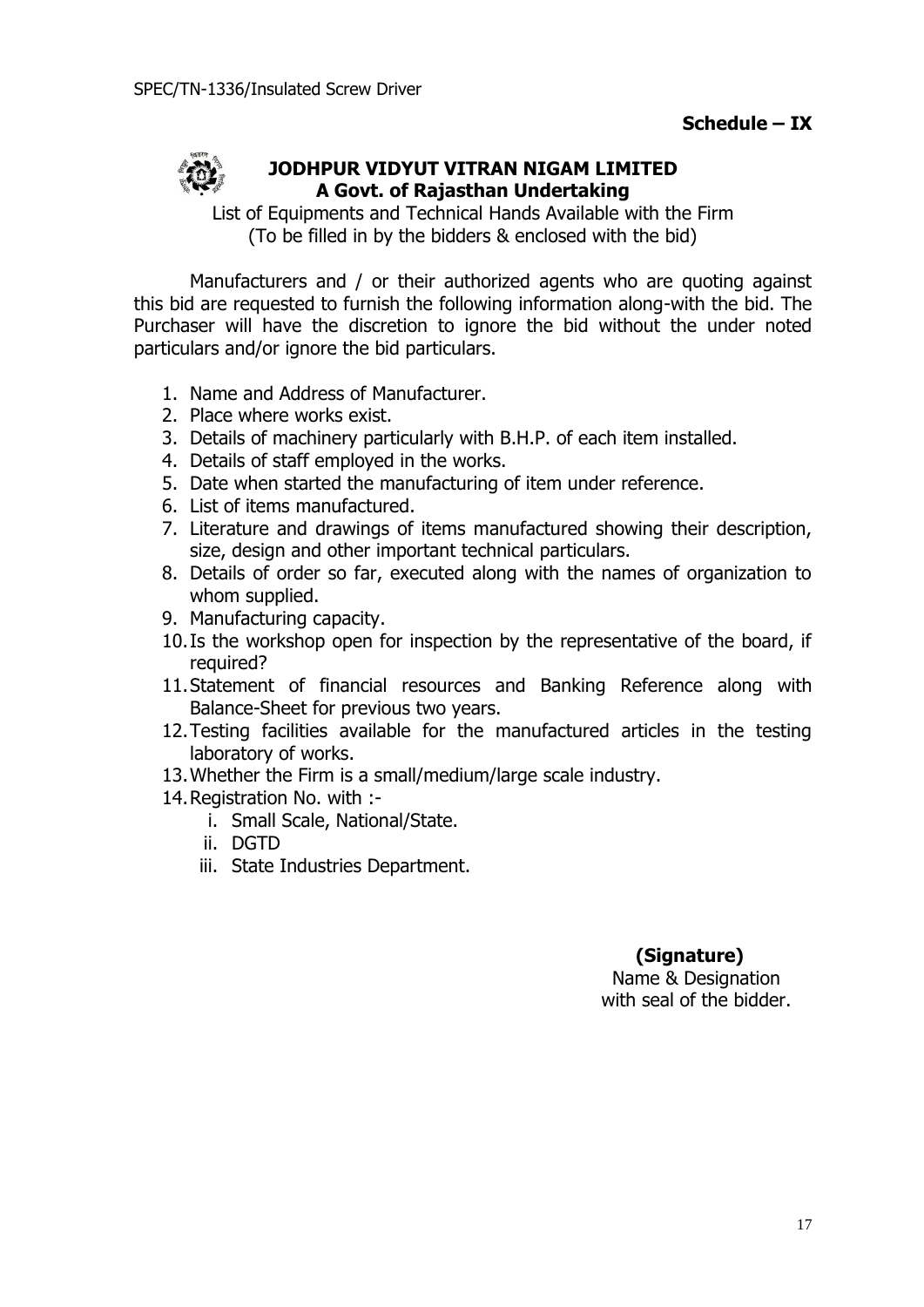**Schedule –X**

#### **JODHPUR VIDYUT VITARAN NIGAM LIMITED OFFICE OF THE SUPERINTENDING ENGINEER (MM&C) NEW POWER HOUSE, INDUSTRIAL AREA, JODHPUR –342 003**

#### **TELEPHONE: 0291-2651376 FAX: 0291-2746539**

#### **BID DOCUMENT FOR PURCHASE OF INSUALTED SCREW DRIVER AGAINST TN-1336.**

| G. | NIT No.                                                    | TN-1336                                                              |
|----|------------------------------------------------------------|----------------------------------------------------------------------|
| Н. | <b>Cost of Specification</b>                               | Rs. 2,950.00 per set (Two Thousand Nine Hundred & Fifty              |
|    |                                                            | only)                                                                |
| Ι. | <b>Processing of RISL</b>                                  | Rs. 1,180.00 per set (One Thousand One Hundred Eighty                |
|    |                                                            | only)                                                                |
| J. | <b>Earnest money</b>                                       | Rs. 10,000 (Rs. Ten Thousand Only)                                   |
| К. | <b>Vendor Class eligible to</b><br>participate without EMD | Class A/B/C/D/E                                                      |
| L. | Validity                                                   | 120 days from the next date of opening of techno-<br>commercial bid. |

#### **VERY VERY IMPORTANT**

 The bids not accompanied with qualification requirement , technical requirement indicated in the specification and other requirement given here under will be considered as incomplete offer and sufficient grounds for offer to be passed over:

i) Capacity, capability and competency proofing documents.

a) Capacity /orders of similar and higher rating of tendered equipment booked as on date of biding with type and rating and construction details of equipment for which order received be indicated.

b) Copy of purchase orders of Erstwhile RSEB /SEB`S / Electric Utilities / Govt. Departments / Discoms for similar or higher rating equipment latest executed.

ii) Year wise past experience for last 5 years of similar or higher rating of tendered equipment.

iii) The details of testing facilities available at the works and copies of latest type test certificates, carried out on similar ITEM.

iv) Quality assurance plan.

v) Complete guaranteed technical particulars, out lines and general arrangement drawings along with Bill of Material.

6. Bids without Section-I, II, III & Schedules  $(I \text{ to } X)$  shall be rejected.

7. Bids shall be furnished through online.